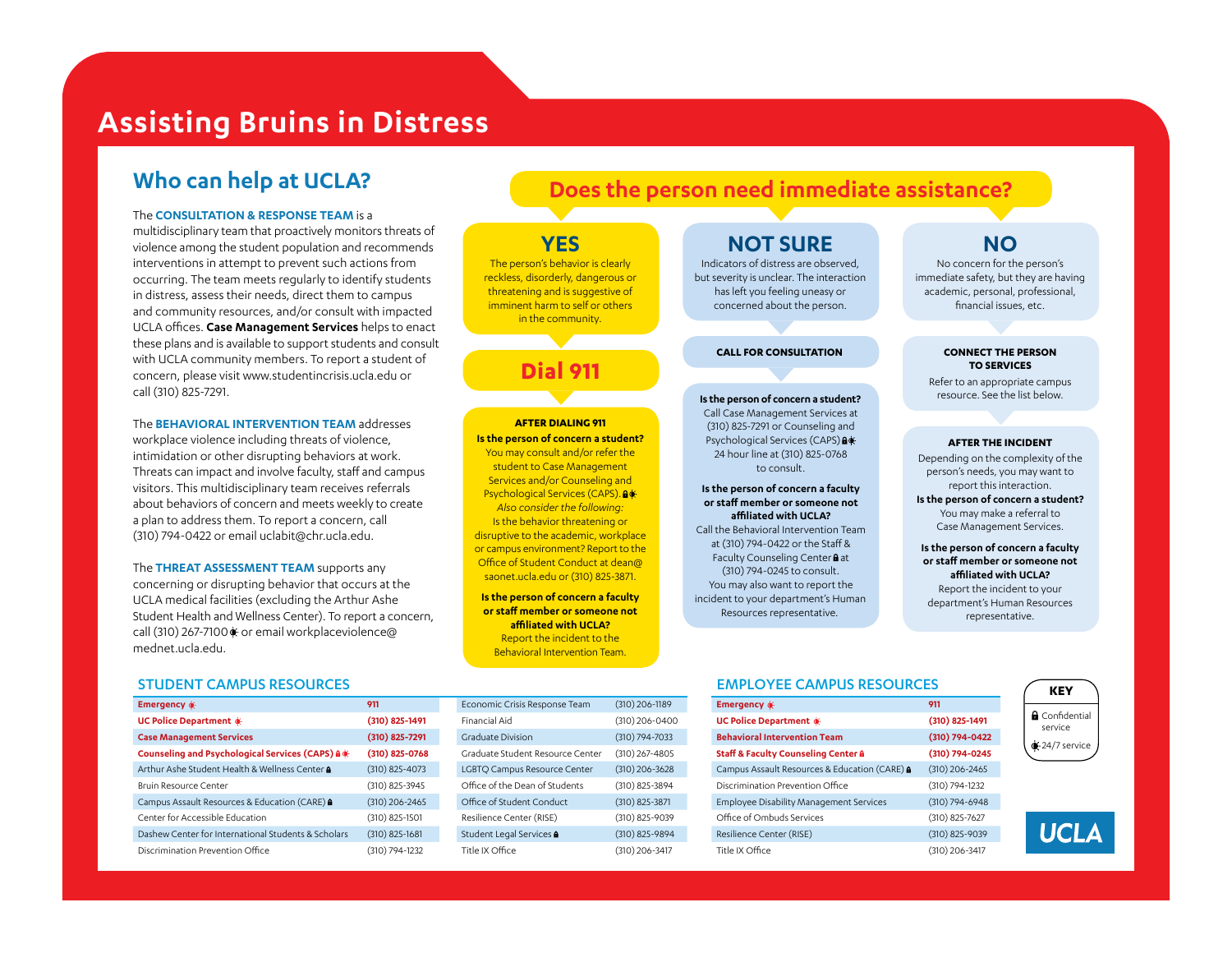## **FACULTY & STAFF CRISIS GUIDE**

## **CARE: Campus Assault Resources and Education**

#### CARE offers:

**ADVOCACY PREVENTION EDUCATION ALTERNATIVE HEALING PROGRAMS**

CARE is a confidential resource that provides services to students, staff, faculty and alumni who may be experiencing intimate partner violence, stalking, sexual assault or sexual harassment.

All forms of sexual violence and harassment violate UCLA code of conduct and UCLA policy. If you are unsure if your experience is covered by the policy, please contact CARE or the Title IX Office to learn more.

**How to report:** Any member of the University community may report conduct that may constitute sexual harassment or sexual violence to any supervisor, manager or the Title IX Office. Managers and other designated employees are responsible for promptly forwarding such reports to the Title IX Office. The Title IX Office can be reached at (310) 206-3417 or [titleix@conet.ucla.edu.](titleix@conet.ucla.edu)

**Reporting requirements:** Any employee who is not designated as confidential is considered a Responsible Employee and is required to report any incident of sexual harassment, sexual violence or other prohibited behavior they learn of in their role as a UCLA employee to the Title IX Office.

| <b>Four Key Elements of Consent:</b> |                               |  |  |
|--------------------------------------|-------------------------------|--|--|
| Consent is <b>VOLUNTARY</b> .        | Consent is <b>CONSCIOUS</b> . |  |  |
| Consent is <b>AFFIRMATIVE</b> .      | Consent is <b>REVOCABLE</b> . |  |  |



**Location: 205 Covel Commons Phone: (310) 206-2465**

<www.careprogram.ucla.edu> <advocate@careprogram.ucla.edu> 24-hour support (310) 825-0768

CONFIDENTIAL RESOURCES & **CARE** <Careprogram.ucla.edu> (310) 206-2465 **Counseling and Psychological Services (CAPS) co**meses<br>edung.u (310) 825-0768 **Rape Treatment Center UCLA Medical Center Santa Monica** <rapetreatmentcenter.org> (424) 259-7208 **Staff & Faculty Counseling Center** <chr.ucla.edu/employee-counseling> (310) 794-0245 **Student Legal Services** <studentlegal.ucla.edu> (310) 825-9894 REPORTING RESOURCES **Title IX Office** ent.ucla.edu (310) 206-3417 **UC Police Department** <ucpd.ucla.edu> (310) 825-1491 ADDITIONAL RESOURCES **RAINN (Rape, Abuse, Incest National Network)** (800) 656-HOPE (4673) **LA County Domestic Violence Hotline** (800) 978-3600 **Respondent Services** <Respondents@ucla.edu> (310) 206-5575 Respondents are students, staff and faculty members who have allegedly violated the UC Policy on Sexual Violence and Sexual Harassment (SVSH). UCLA is committed to a fair process. The Respondent Support Services office provides guidance and coordination with the investigation and appeal process as well as referrals to available campus and community resources. **KEY A** Confidential service  $\frac{1}{24}{7}$  service

## **Expectations and Policies for the Bruin Community**

### **When and How to Report to the Office of Student Conduct**

**The following is a list of examples of behaviors prohibited by the Student Conduct Code.**

• Conduct that threatens the health or safety of any person (self or others) including:

• Physical assault;

- Threats that cause a person to reasonably be in sustained fear for one's own safety or the safety of their family; or
- Intoxication or impairment through the use of alcohol or controlled substances to the point where one is unable to exercise care for one's safety.
- Conduct, where the actor means to communicate a serious expression of intent to terrorize, or acts in reckless disregard of the risk of terrorizing, one or more University students, faculty or staff.
- Obstruction or disruption of teaching, research, administration, disciplinary procedures or other University activities.
- Use, display, storage or manufacture of weapons or destructive devices.
- Racial, ethnic, religious, sexual orientation, disability and other forms of harassment.
- Stalking, hazing or disorderly behavior.

The complete Student Conduct Code can be found at [www.deanofstudents.ucla.edu.](www.deanofstudents.ucla.edu)

**Report student misconduct to (310) 825-3871 or [dean@saonet.ucla.edu.](dean@saonet.ucla.edu)**

### Is someone being disruptive? Reviewing expectations may help.

Consider calmly and clearly reviewing expectations of behavior. If the concerning behavior persists or is significant, consider reporting to Case Management Services and the Office of Student Conduct for students or the Behavioral Intervention Team for employees. Always prioritize your safety and dial 911 for emergency assistance.

#### Student Privacy Laws and Confidentiality

We all share the responsibility of responding when a student's health or safety is at risk. We encourage you to do this by reporting these concerns to the appropriate offices and referring students to campus resources. Any information including observations of students' conduct, statements made by students, written documents, etc. can and should be reported to Case Management Services, whose role is to monitor and intervene when students are in distress or causing distress among the community. Similarly, students who may be violating the Student Conduct Code should be reported to the Office of Student Conduct. Sharing this information is permitted by the Family Educational Rights and Privacy Act (FERPA). For those who work within departments that adhere to confidentiality, please consult with your compliance office for questions about communication.

#### Important Human Resources Policies

The Behavioral Intervention Team recommends that employees and their supervisors familiarize themselves with key policies that pertain to the health and safety of our community. Please visit [chr.ucla.edu/policies-and-labor-contracts f](chr.ucla.edu/policies-and-labor-contracts)or more information.

#### **PPSM-80: Staff [Personnel Records](https://www.policy.ucop.edu/doc/4010419/PPSM-80)**

This policy describes personnel records, access to personnel records by persons inside or outside the University, as well as the location of records and the period of retention.

#### **[UCLA Policy 132: Workplace Violence Prevention](http://www.adminpolicies.ucla.edu/APP/Number/132)**

UCLA is committed to providing a safe work environment for faculty, staff, students and visitors — one that is free from Violent Behavior and Threats of harm. UCLA prohibits Visitors The that is nee non-violent Behavior and Threats of harm. Gess<br>Violent Behavior and Threats of harm affecting the workplace and such beh violates both law and University policy. Examples of these behaviors include disruptive or violent behavior, stalking, domestic violence, or threats.

Please contact your Human Resources representative if you have questions about these or any other personnel policies.